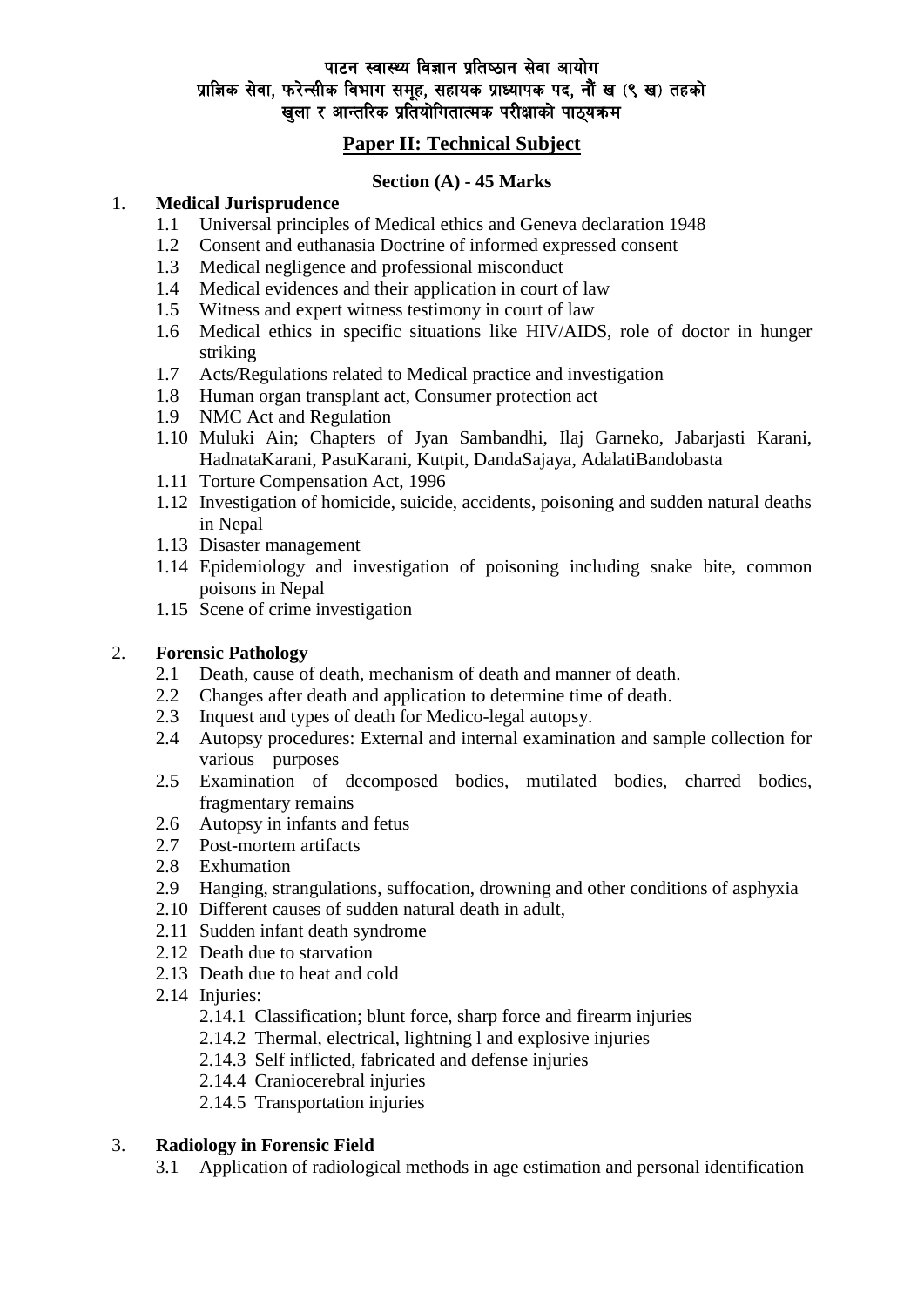## पाटन स्वास्थ्य विज्ञान प्रतिष्ठान सेवा आयोग प्राज्ञिक सेवा, फरेन्सीक विभाग समूह, सहायक प्राध्यापक पद, नौं ख (९ ख) तहको खला र आन्तरिक प्रतियोगितात्मक परीक्षाको पाठयक्रम

- 3.2 Application of Radiological methods in autopsy work
- 3.3 Virtual autopsy

### 4. **Forensic Toxicology**

- 4.1 Medical and legal duties of health workers in cases of poisoning
- 4.2 Corrosive poisons
- 4.3 Irritant poisons
- 4.4 Neurotoxic poisons
- 4.5 Cardiac poisons
- 4.6 Asphyxiants
- 4.7 Drug dependence and drug abuse
- 4.8 Alcohol and medico legal aspects, drunkenness examination

### **Section (B) - 55 Marks**

# 5. **Clinical Forensic Medicine**

### 5.1 **Sexual jurisprudence**

- 5.1.1 Sexual offences; rape, incest, sexual perversions and other types of sexual assault
- 5.1.2 Examination of victim/accused of sexual offences
- 5.1.3 Medico-legal aspect of abortion
- 5.1.4 Medico-legal aspect of virginity, pregnancy, delivery impotence, frigidity, sterility and artificial insemination

## 5.2 **Injury and clinical forensic medicine**

- 5.2.1 Simple and grievous hurt or Angabhanga
- 5.2.2 Medico-legal examination of physical assault cases
- 5.2.3 Medico-legal examination of victim of torture
- 5.2.4 Medico-legal aspect of domestic violence and gender based violence

### 5.3 **Forensic Psychiatry**

- 5.3.1 Insanity
- 5.3.2 Criminal and civil responsibilities of insane
- 5.3.3 Mental state examination
- 5.3.4 True and feigned insanity
- 5.3.5 Medico-legal aspects of mental unsoundness

#### 5.4 **Age Estimation in living persons, dead bodies and skeletal remains**

#### 6. **Identification**

- 6.1 Data for identification in living persons and dead bodies
- 6.2 Ante-mortem data and its application in personal identification
- 6.3 Different scientific methods of identification; fingerprint, dental method and DNA profiling
- 6.4 Disaster victim identification (DVI)
- 6.5 Medico-legal aspects of identification
- 6.6 Analysis of race, sex, age and stature from bones
- 6.7 Time since death and cause of death in skeletal remains examination
- 6.8 Personal identification from skeletal remains analysis
- 6.9 Application of dental information in age estimation and personal identification
- 6.10 Dental data and disaster victim identification
- 6.11 Bite marks analysis in crime investigation